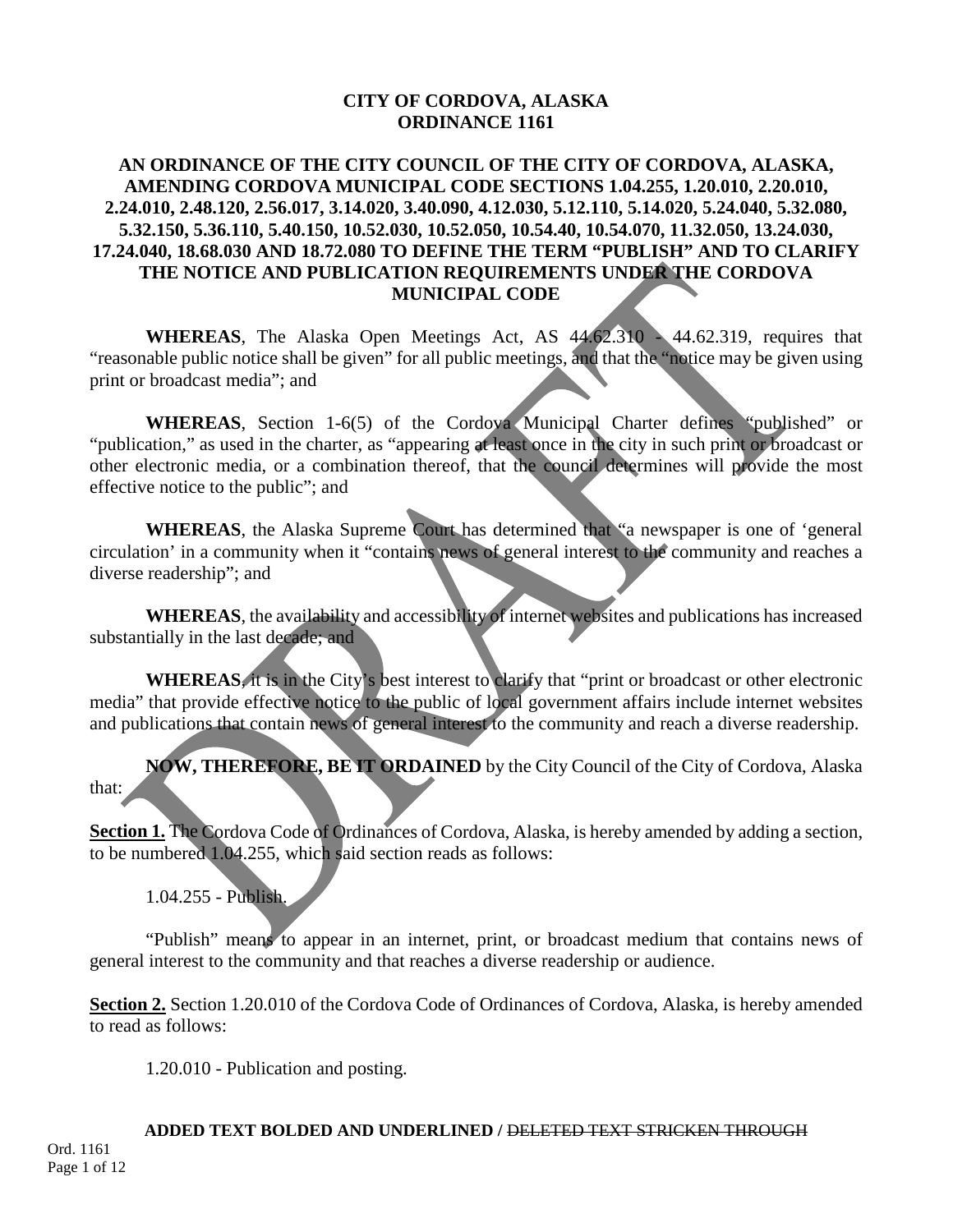All rules and regulations by any administrative officer subject to approval by the council under the provisions of this code shall be **noticed** published either by **publishing the same one time** one publication in a newspaper of general circulation in the city, or by posting a copy thereof for ten days following their approval by the city council on the city bulletin board in the city hall.

**Section 3.** Section 2.20.010 of the Cordova Code of Ordinances of Cordova, Alaska, is hereby amended to read as follows:

2.20.010 - Notice of election.

- A. The city clerk shall publish notice of each election in one or more newspapers of general circulation at least once in each of the three calendar weeks immediately preceding the calendar week of the election. For special elections, in addition to published notice as set forth in the preceding sentence, the city clerk shall give such other notice to the public as may be required by the laws of the state or by resolution of the city council. Each notice of election shall include:
	- 1. The type of election, regular or special;
	- 2. The date of election;
	- 3. The polling place and hours the polls will be open;
	- 4. The offices to which candidates are to be elected;
	- 5. The subjects of propositions to be voted upon;
	- 6. Voter qualifications; and
	- 7. The dates and manner of absentee voting.
- B. In addition to the above notices, the city clerk shall publish in full every City Charter amendment, every ordinance and every other question which is to be submitted at an election, except that a referred ordinance which was published in full after passage not more than eight weeks and at least four weeks before the election, in accordance with City Charter Sections 1-6(5) and 10-9, need not be published in full again.
- C. The city clerk shall notify at least one local radio station and one television scanner channel, if such stations and channels are in existence, of:
	- 1. The type of election;
	- 2. The date of election;
	- 3. The polling place, and
	- 4. The polling place hours;
	- 5. The location of the published notices required under subsections A and B and in Section 2.24.010.
- D. The radio and television scanner channel notifications required in subsection C shall be made for the forty days prior to the regular election and any special election.

Section 4. Section 2.24.010 of the Cordova Code of Ordinances of Cordova, Alaska, is hereby amended to read as follows:

2.24.010 - Notice of offices to be filled.

At least eight weeks, and not more than twelve weeks, before each regular election, the city clerk shall publish in one or more newspapers of general circulation in the city, a notice of offices to be filled at the election, the manner of declaring candidacy, final dates for filing and instructions for voter registration.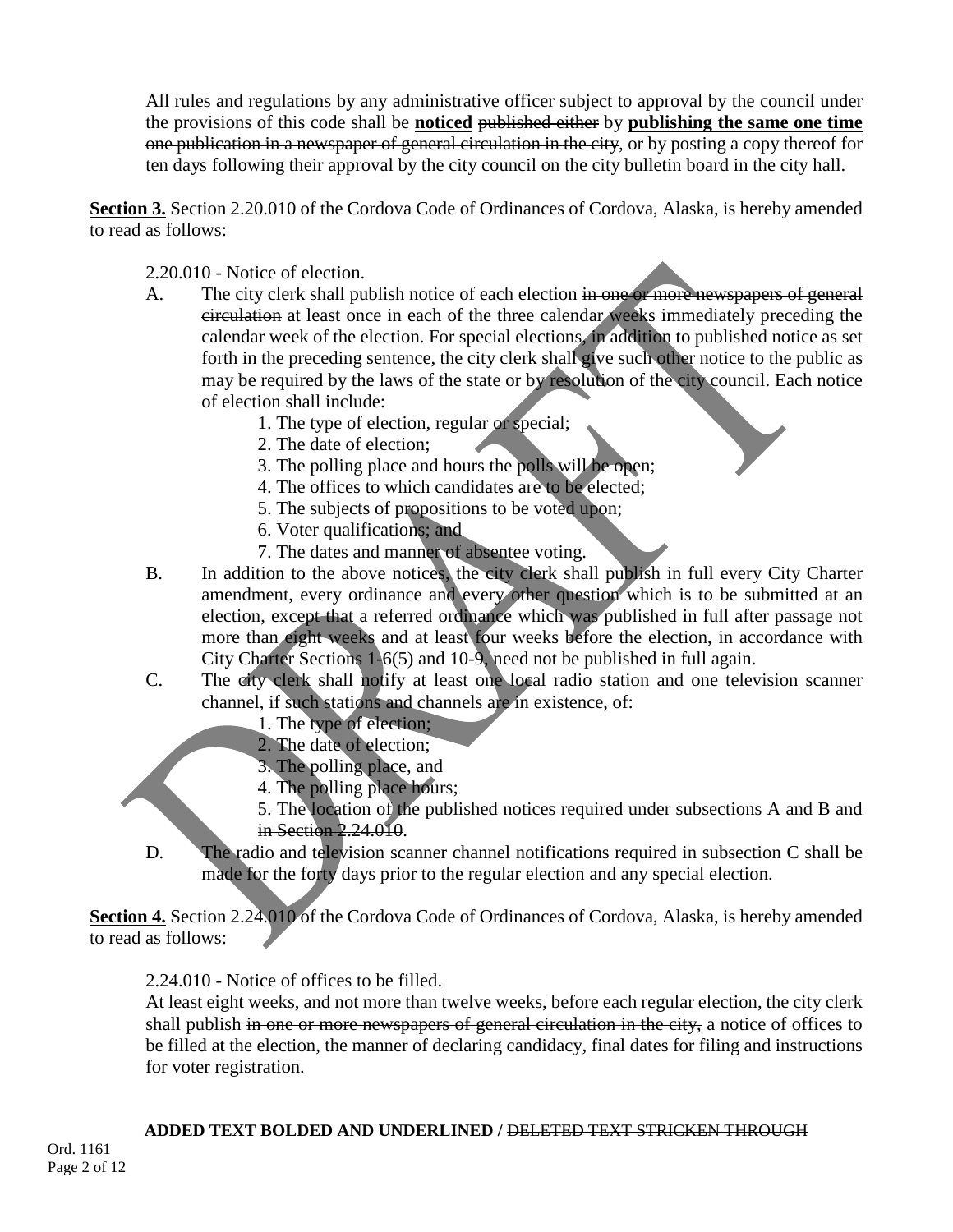**Section 5.** Section 2.48.120 of the Cordova Code of Ordinances of Cordova, Alaska, is hereby amended to read as follows:

2.48.120 - Validity of election—Certification by city council.

- A. Within nine days after the day of the election, the city council shall meet to review the certificate of returns prepared and delivered by the election board chairperson, and any election contests or applications for a recount.
- B. If the city council concludes that the election was validly held, such conclusion shall be publicly announced and entered upon the minutes of the meeting. The minutes shall include the number of votes cast in the election, the names of the persons voted for and the propositions and questions voted upon at such election, the offices and seats voted for, the number of votes cast for each candidate for each office and seat, and the number of votes for and against each proposition and the question voted upon. If the council concludes that the election is not valid, it shall order another election.
- C. Upon determination that the election was validly held and that substantial compliance with all voting procedures was effected and that no material discrepancy exists which may affect the outcome of the election, the city council shall direct the city clerk to:

1. deliver to each candidate elected to office a certificate of election signed by the mayor and city clerk and authenticated by the municipal seal;

2. prepare a certificate of election for each approved proposition to be signed by the mayor and city clerk and authenticated by the municipal seal; and

3. prepare an official certificate of election to be published at least once in a newspaper of general circulation within the city. In the event of an election contest or recount concerning only one office, seat or question, the city council may direct that the city clerk issue a certificate for the noncontested election for the other offices, seats, and questions.

**Section 6.** Section 2.56.017 of the Cordova Code of Ordinances of Cordova, Alaska, is hereby amended to read as follows:

2.56.017 - Petitions—Publication.

Promptly after the later to occur of the certification of a petition by the city clerk as legal and sufficient under Section 2.56.014 and the expiration of the seven-day period for withdrawal of petition signatures under Section 2.56.013(C), the city clerk shall publish in a newspaper of general circulation in the city the following information in the petition:

- A. The question presented to the voters by the petition;
- B. The name of each person whose signature appears on the petition; and
- C. The name of each sponsor of the petition.

Section 7. Section 3.14.020 of the Cordova Code of Ordinances of Cordova, Alaska, is hereby amended to read as follows:

3.14.020 – Public notice.

Reasonable, consistent public notice shall be given for all meetings required to be open under this chapter. The notice must include the date, time and place of the meeting, including the location of any teleconferencing facilities that will be used. Notice of the meeting shall be published Publication of the meeting shall be by print, or broadcast media, as determined by the governmental body. Notice shall also be posted at the principal office of the public entity or, if the public entity has no principal office, at a place designated by the governmental body and in such other locations as may be required in the code or city Charter.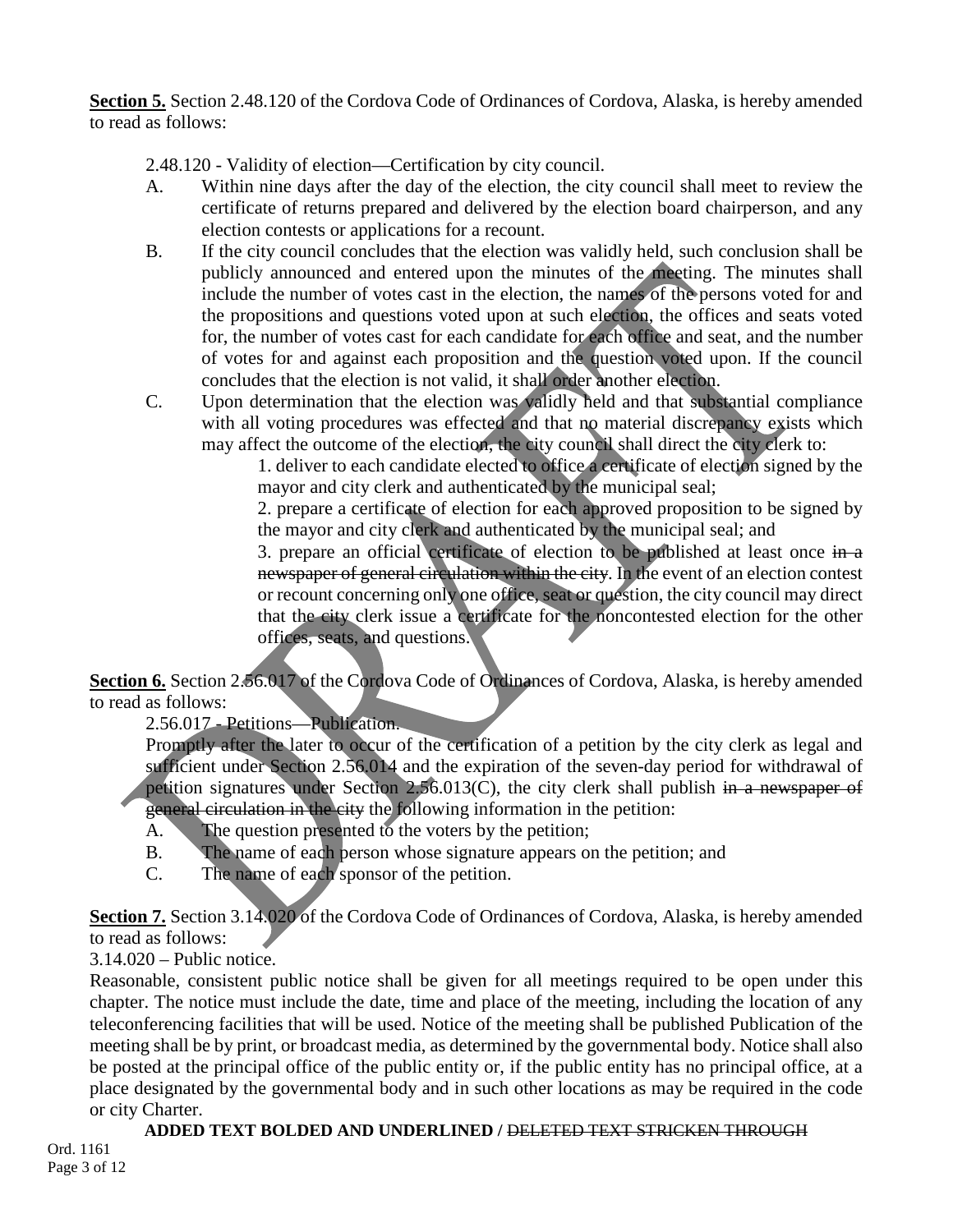**Section 8.** Section 3.40.090 of the Cordova Code of Ordinances of Cordova, Alaska, is hereby amended to read as follows:

3.40.090 - Planning commission—Powers and duties—Zoning commission.

Planning Commission to be Zoning Commission. The planning commission is designated as the zoning commission and the terms, method of filling vacancies, ex officio members, selection of chairman, and meeting applicable to the planning commission shall also apply to the zoning commission. They shall be considered as one and the same commission for the purposes of this chapter, and all actions may be taken and all records kept in the name of the planning commission.

B. Powers and Duties. It shall be the duty of the planning commission, exercising the powers of zoning commission:

To develop, adopt, alter or revise, subject to approval by the city council, a building code, plumbing code, electrical code, and other codes and regulations that may be required from time to time to regulate building construction;

To develop, alter, adopt or revise, subject to approval by city council, a plan establishing fire zones within the city;

To develop, adopt, alter or revise, subject to approval by city council, a comprehensive plan designed to lessen congestion in streets, to secure safety from fires, panic and other danger, to promote health and the general welfare, to provide adequate light and air, to prevent over-crowding of land to avoid undue concentration of population, to facilitate adequate provision for transportation, water, sewage, schools, parks and other public requirements. To accomplish the above objectives, the commission is hereby empowered to:

a. Regulate and restrict the height, number of stories and size of buildings and other structures, the percentage of lot that may be occupied, the size of yards, courts and use of buildings, structures and land for trade, industry, residence or other purposes,

b. Condemn buildings which have become a fire or health hazard or public nuisance, and, after hearing on thirty days' notice to the owner or his agent, order or cause the removal or demolition; provided, the owner shall be given at least thirty days time after hearing within which to remove the objectionable building or buildings before the city may proceed to do so. The cost incurred by the city shall be chargeable to the property, first against the salvaged material, which may be sold at public auction, the balance of cost, if any, against the land, the same as taxes,

c. Divide the municipality into districts of such number, shape and area as may be deemed best suited to carry out the purposes of this code, and within such districts to regulate and restrict the erection, construction, reconstruction, alterations, repair or use of buildings, structures or land,

d. Provide for the manner in which regulations and restrictions and the boundaries of districts shall be determined, established and enforced, and from time to time amended, supplemented or changed. However, no such regulation, restriction or boundary shall become effective until after a public bearing in relation thereto at which parties in interest and citizens shall have an opportunity to be heard, as hereinafter provided. At least fifteen days' notice of the time and place of such hearing shall be published in an official paper or a paper of general circulation in such municipality. Such regulations, restrictions and boundaries may from time to time be amended, supplemented, changed, modified or repealed. In case, however, of a protest against such change, signed by the owners of twenty percent or more, either of the area of the lots included in such proposed change, or by the owners of twenty percent or more of the area of the lots immediately abutting either side of the territory included in such proposed change or separated therefrom only in an alley or street, such amendment shall not become effective except by the favorable vote of three-fourths of all the members of the council. The provisions relative to public hearings and official notice shall apply equally to all changes or amendments.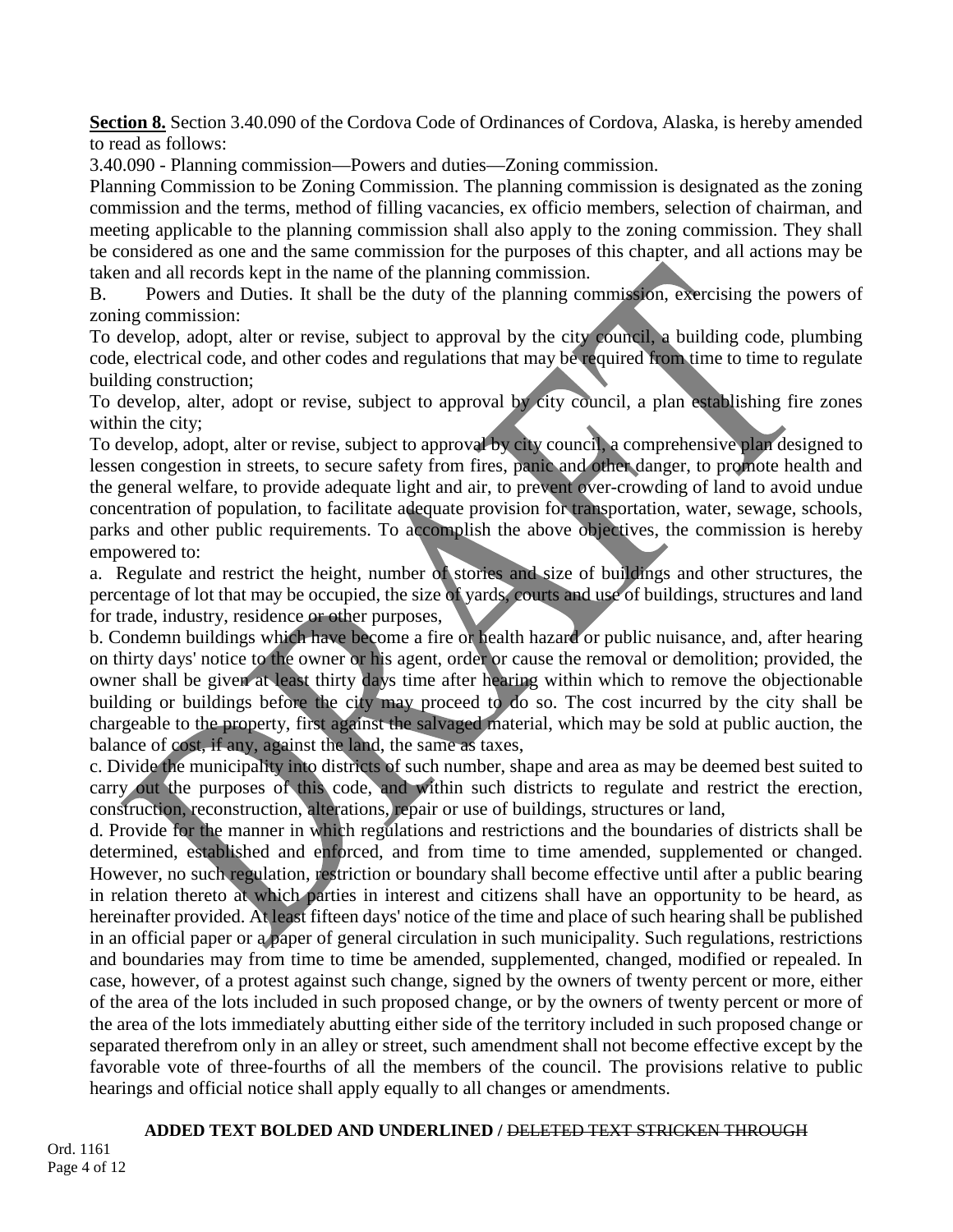e. Develop, adopt, alter, or revise, subject to approval by city council a coastal management element to the comprehensive plan for the community; said coastal management element shall be prepared in conformance with applicable state and federal law. To accomplish these objectives, the commission is empowered to:

i. Prescribe and recommend an area to be designated the Cordova coastal zone into management districts of such number, shape, and area as may be deemed best suited to carry out the purposes hereof; and within each management district, to prescribe proper and improper water and land uses and activities and policies which shall apply,

ii. Hear and decide upon those applications which involve uses or activities that are permissible only upon a showing of certain specified conditions; said conditions being a part of the ordinance codified in this section. When such decisions are to be heard, they shall be conducted in a manner as that prescribed in Chapter 18.60,

iii. Provide for a manner in which the requirements of the coastal management program may be amended including revisions to the size and areal extent of the coastal zone and extent and classification of the management districts, and the determination of proper and improper uses and policies pertaining thereto; provided such modifications shall be subject to approval by the city council and the state of Alaska,

iv. Hear and decide upon appeals pertaining to decisions by the planning director regarding the coastal management program. Such appeals shall be conducted in the manner set forth in Chapter 18.64.

**Section 9.** Section 4.12.030 of the Cordova Code of Ordinances of Cordova, Alaska, is hereby amended to read as follows:

4.12.030 - Job announcements and publicity.

In order to ensure an adequate number of candidates for present or anticipated vacancies and to permit successful competition with other employees, the city manager will **publish** have issued job announcements and otherwise publicize vacancies through such media which will include, but not be limited to, the a local newspaper. All job announcements shall be clear and readable. They shall include the job title, salary range, job qualification requirements, examination information including the time, place and manner of completing applications, and other pertinent information. Publicity for all regular full-time and regular part-time job vacancies shall be conducted for a sufficient period of time in the same manner to ensure reasonable opportunity for persons to apply and be considered for employment. When a job vacancy exists for a regular full-time position, regular part-time position, temporary full-time or temporary part-time position, written notice shall be posted for ten working days. At the close of the ten day advertisement period, the city will first consider only city applications submitted by regular fulltime or regular part-time city employees who submitted an application during the first five days of the advertisement period. If the vacancy is not filled by a regular full-time or regular part-time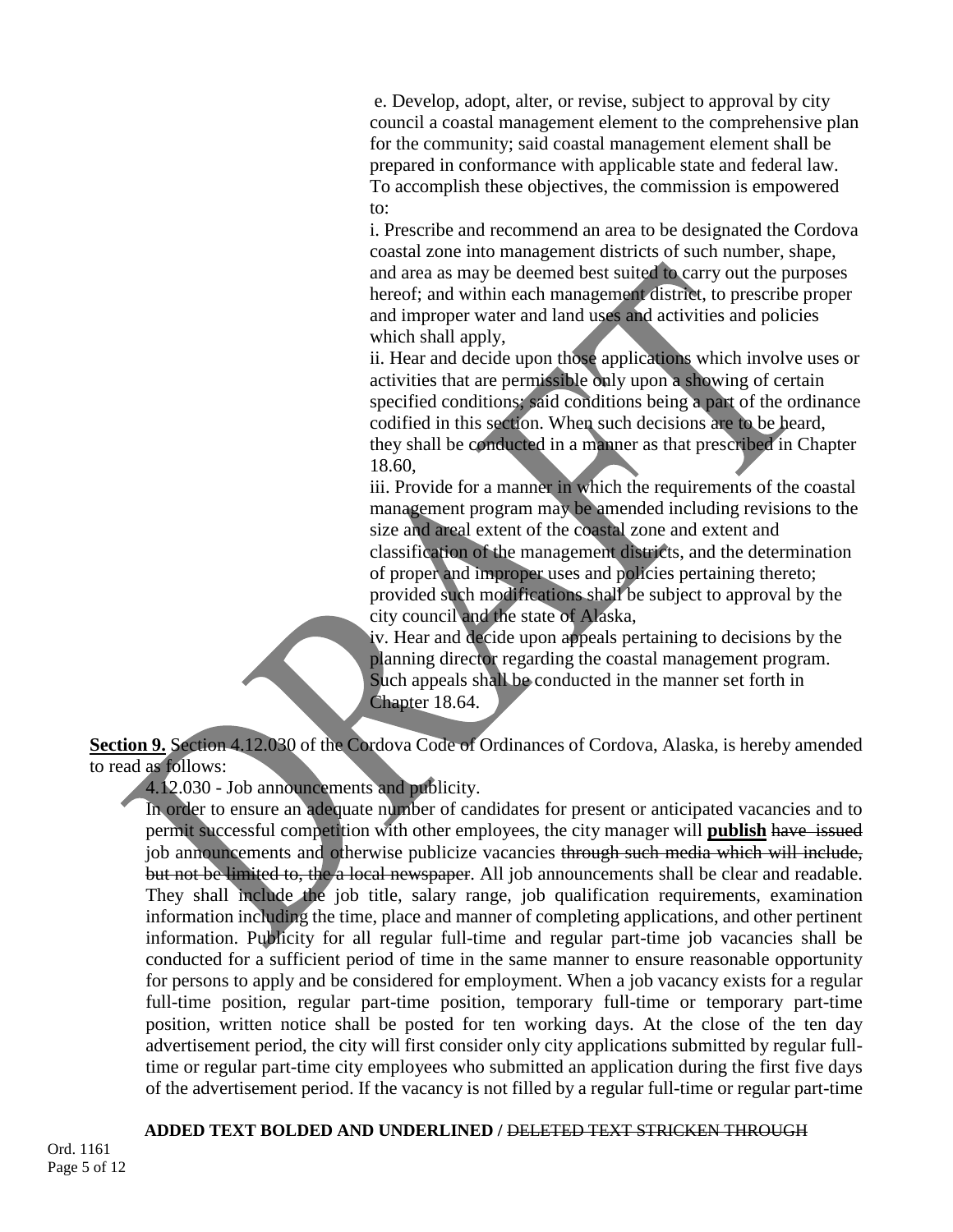city employee who submitted an application during the first five days of the advertisement period, the city will consider all other applications made during the advertisement period.

**Section 10.** Section 5.12.110 of the Cordova Code of Ordinances of Cordova, Alaska, is hereby amended to read as follows:

5.12.110 - Solicitation and acceptance of bids.

- A. The city manager shall initiate competitive sealed bidding by issuing an invitation for bids. The invitation for bids shall state, or incorporate by reference, all specifications and contractual terms and conditions applicable to the procurement.
- B. Public notice of the invitation for bids shall be published at least once not less than fourteen days before the last day on which bids will be accepted, in a newspaper of general circulation in the city. The notice also shall be posted at the Cordova post office or such other place in the city designated by the council that is accessible to the public. The contents of the notice shall be sufficient to inform interested readers of the general nature of the supplies, services or construction being procured and the procedure for submitting a bid. The city manager shall mail or otherwise deliver notices to prospective bidders that have registered their names and addresses on a current bidders' mailing list maintained by the city. The city manager shall keep a written record of the name of each person receiving notice and of the date and manner of delivery. The failure of any person to receive notice under this subsection shall not affect the validity of any award or contract.
- C. The terms of an invitation for bids may be modified or interpreted only by written addendum issued by the city manager. Addenda to bids shall be sent to each recipient of the original bid documents. A bid may be considered responsive only if it acknowledges receipt of all addenda except for any addendum that the city manager determines in writing would have no material effect on the terms of the bid.
- D. Sealed bids shall be submitted by mail, delivery service or in person at the place and no later than the time specified in the invitation for bids. Bids not submitted at the proper place or within the time specified shall not be opened or considered.
- E. Bids shall be opened at the time and place designated in the invitation for bids. All bid openings shall be open to the public. Bids are not open to public inspection until after the notice of intent to award a contract is issued. The city manager shall tabulate the amount of each bid and shall record such other information as may be necessary or desirable for evaluation together with the name of each bidder. The tabulation shall be open to public inspection, and a copy of the tabulation shall be furnished to each bidder. To the extent the bidder designates in writing and other provisions of law permit, trade secrets and other proprietary data contained in a bid document shall be withheld from public inspection.
- F. Bids shall be accepted unconditionally without alteration or correction. No criteria except those set forth in the invitation for bids, including all specifications and addenda, may be used in determining the low bidder and the responsiveness of bids.

**Section 11.** Section 5.14.020 of the Cordova Code of Ordinances of Cordova, Alaska, is hereby amended to read as follows:

5.14.020 - Procedure.

Sales of property, material or equipment the estimated value of which is over one thousand dollars shall be as follows:

A. By **publishing a notice of sale** advertising for a period not less than fourteen days prior to date of sale. **The notice of sale** Advertising shall **also be posted** be in two consecutive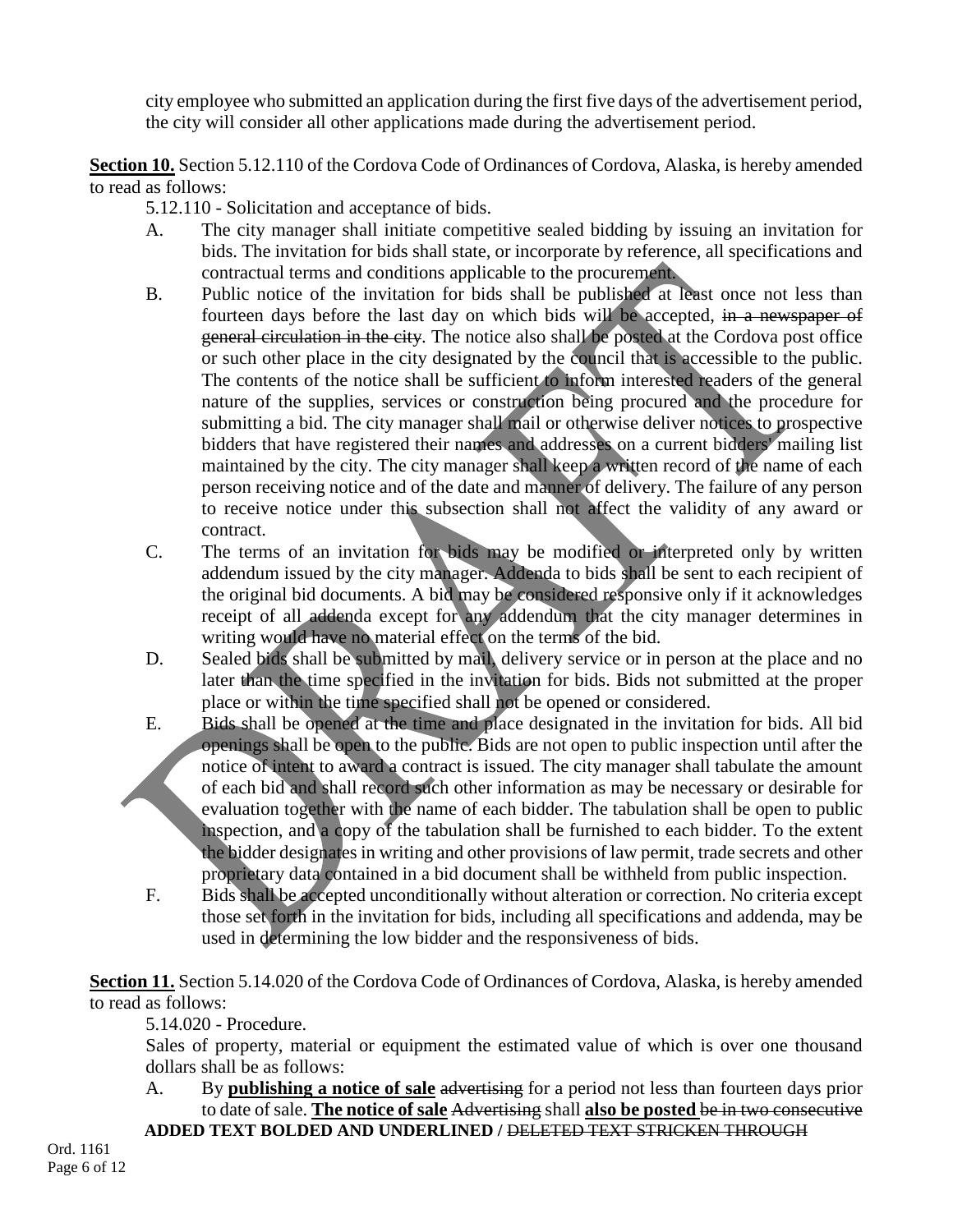issues of the local newspaper, on the bulletin board in the City Hall, and in one other public place.

- B. Bids shall be sealed bids and accompanied by a deposit of not less than ten percent of the amount bid.
- C. No conditions of sale shall be considered except payment in full within seventy-two hours after acceptance of bid. Deposits of the three highest bidders will be held seventy-two hours or until the balance is paid on the bid of first successful bidder. If bid is not completed, sale shall be made to next highest bid or if otherwise acceptable.
- D. No bid may be withdrawn subsequent to the opening of bids, and in the event a successful bidder does not complete the purchase, the deposit shall become the property of the city as liquidated damages.

**Section 12.** Section 5.24.040 of the Cordova Code of Ordinances of Cordova, Alaska, is hereby amended to read as follows:

5.24.040 - Notice of sale - Required.

Notice of sale of impounded property shall be given all persons known to claim an interest in such property by the city manager no less than fifteen days preceding such sale. The city manager shall exercise reasonable diligence in providing actual notice in writing to known owners by certified mail or personal delivery. Notice by certified mail shall be deemed effective from the date of the posting by the city manager. In any case, notice shall be deemed sufficient upon

**1. Publication** publication of notice of sale three times during three consecutive calendar weeks, one in each week, in a newspaper of general circulation in the city.

# **2. Posting the notice of sale on the bulletin board in the City Hall, and 3. Posting the notice of sale in one other public place.**

**Section 13.** Section 5.32.080 of the Cordova Code of Ordinances of Cordova, Alaska, is hereby amended to read as follows:

5.32.080 - Notice of public hearing and protest.

- A. The city manager shall forward to the council with the report on an improvement proposal a resolution creating a special assessment district for the proposed improvement. The council shall set the date and time for a public hearing on the resolution, which shall be not less than thirty days after the date on which notices will be mailed under subsection B of this section.
- B. After the council sets the date and time for the public hearing on a resolution creating a special assessment district, the city clerk shall:

1. Publish at least once a week for two consecutive weeks in a newspaper of general circulation within the city a notice of the public hearing including the following:

- a. The time and place of the public hearing,
	- b. A description of the proposed improvement,
	- c. A map of the proposed special assessment district, and

d. A description of the protest procedure in subsection C of this section, and

2. Mail, certified return receipt requested, to each record owner of real property within the proposed special assessment district a notice of the public hearing, including the information in the published notice and the following:

a. The legal description and city tax parcel number of the record owner's property that is proposed to be assessed, and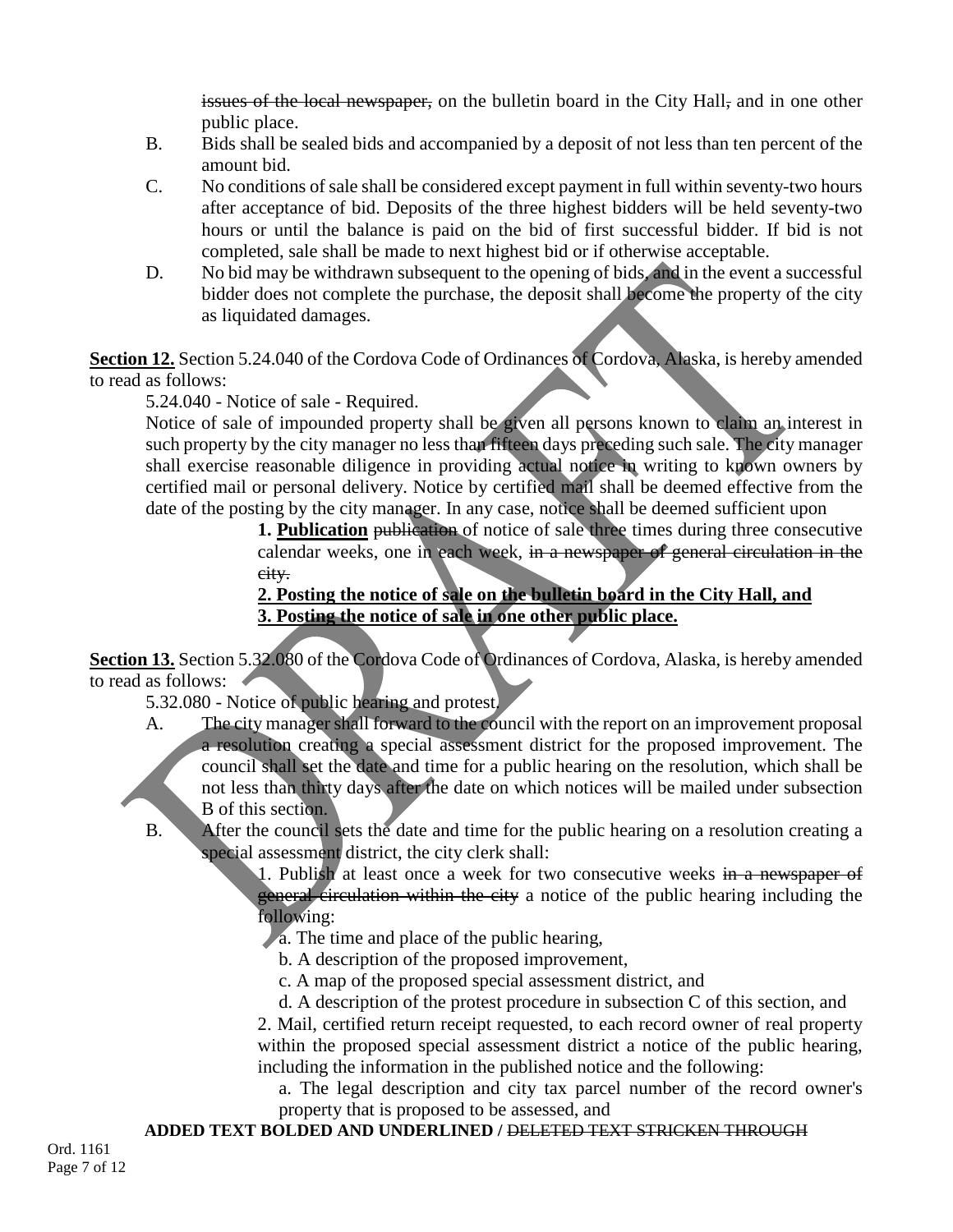b. The estimated amount of the assessment against the property.

C. The owner of record of real property in a proposed special assessment district may file with the city clerk a written protest of the creation of the district not later than five p.m. on the last day on which city offices are open before the date of the public hearing.

**Section 14.** Section 5.32.150 of the Cordova Code of Ordinances of Cordova, Alaska, is hereby amended to read as follows:

- 5.32.150 Payment of assessments.
- A. The resolution confirming the assessment roll shall fix the date on which the special assessments are due. A special assessment may not be due before thirty days after the date of mailing of the assessment statements under subsection C of this section.
- B. The council may provide in the resolution confirming the assessment roll that assessments are payable in annual or semiannual installments over the term provided in the resolution, which may not exceed fifteen years. The resolution shall fix the dates on which special assessment installments are due, and the annual rate of interest to accrue on the unpaid principal balance of a special assessment.
- C. Within ten days after the adoption of the resolution confirming the assessment roll, the city clerk shall mail to each record owner of real property in the special assessment district an assessment statement including the following information:

1. The legal description and city tax parcel number of the property;

2. The amount and due date of the assessment, and if the assessment is payable in installments, the amount of each installment, the dates on which installments are due, and the annual rate of interest accruing on the unpaid balance of the special assessment;

3. The penalty that will apply to delinquent assessments or assessment installments;

4. That the entire assessment may be paid without interest within thirty days after the date of mailing of the assessment statement; and

5. That the resolution confirming the assessment roll is a final decision and any person objecting to an assessment has thirty days from the date of mailing of the special assessment statement to appeal the confirmation of the assessment roll to the superior court.

D. Within five days after assessment statements are mailed, the city clerk shall publish notice that the statements have been mailed in a newspaper of general circulation within the city.

**Section 15.** Section 5.36.110 of the Cordova Code of Ordinances of Cordova, Alaska, is hereby amended to read as follows:

5.36.110 - Equalization hearings—Notice required.

When all assessment notices have been mailed, the assessor shall cause to be published  $\frac{1}{n}$ newspaper of general circulation in the city at least once each week for two successive weeks a notice that the assessment rolls have been completed, which notice shall state when and where the equalization hearings shall be held by the council sitting as a board of equalization, hereinafter called board. The board of equalization meetings shall be held on the third Monday each April and continue each day thereafter as it may deem necessary.

**Section 16.** Section 5.40.150 of the Cordova Code of Ordinances of Cordova, Alaska, is hereby amended to read as follows:

5.40.150 - Delinquent sales tax roll confidentiality.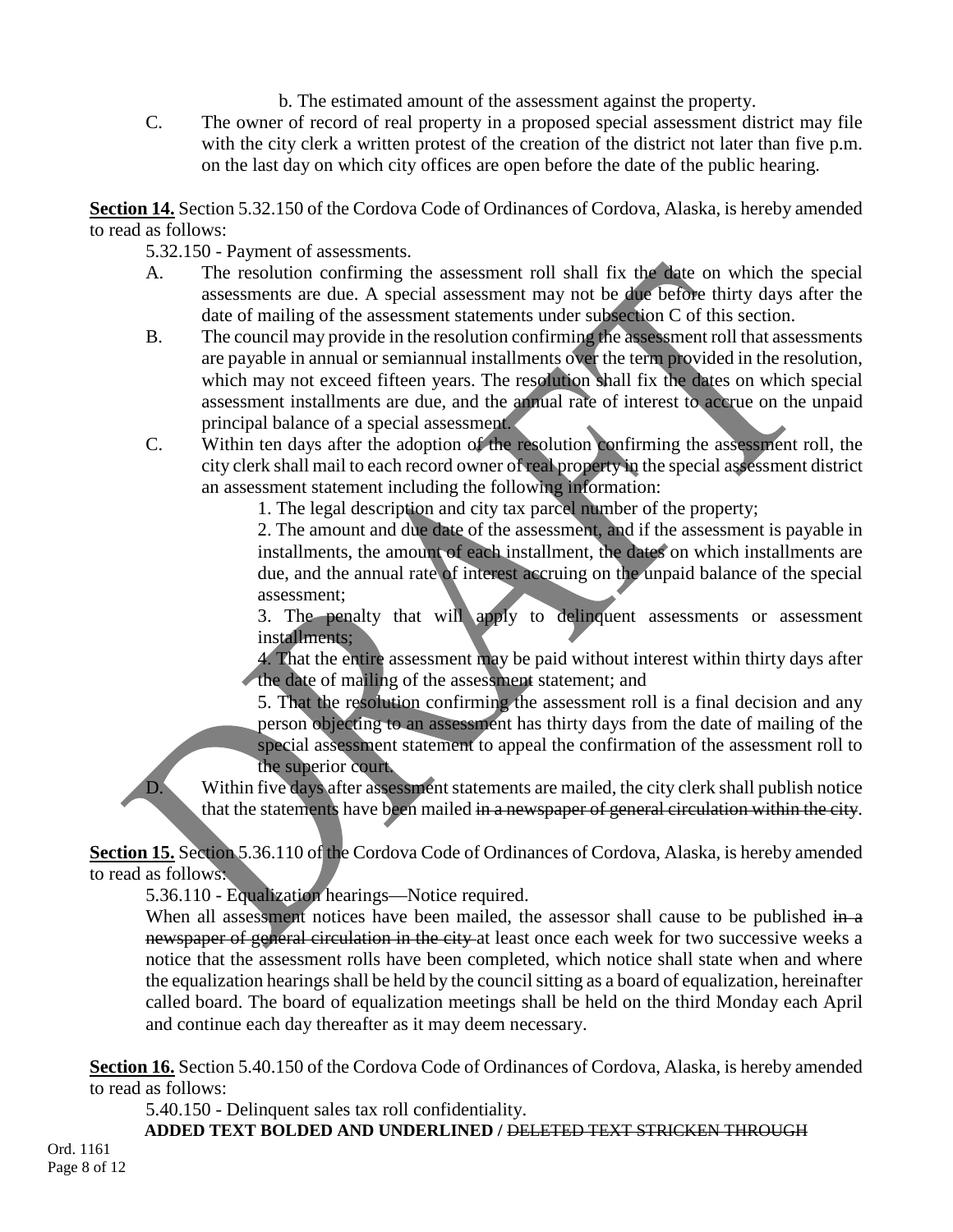- A. During the third week of June of each year, the city manager or his designee shall publish, in a newspaper of general circulation in the city, a notice with the names of those sales tax accounts that are delinquent for the quarter ending March 31st; and successively in September, those sales tax accounts that are delinquent for the second quarter ending June 30th; in December, those sales tax accounts that are delinquent for the third quarter ending September 30th; in March, those sales tax accounts that have become due and delinquent for the fourth quarter ending December 31st. The manager or his designee shall include in the notice the names of those sales tax accounts which remain delinquent from any preceding quarter. For the purposes of determining delinquency for publication, an account shall be considered delinquent if the account is delinquent as defined by Section 5.40.120(B) and no agreement has been reached by the seller with the city for other means of payment. The publication of such delinquent sales tax accounts shall not be considered a disclosure within the provisions of this section.
- B. 1. All returns filed with the city for the purpose of complying with the terms of this chapter, all data obtained for such returns, and all books, papers, record or memoranda obtained under the provisions of this section are declared to be confidential, and shall be exempt from inspection of all persons except the city treasurer, city manager and city attorney, or any authorized employee thereof; provided, however, the city manager may present to the city council in executive session any return or data obtained therefrom; provided, the purpose of such presentation is informational or concerning legal action against the person whose return or tax remittance is in question.

2. All returns referred to in this chapter, and all data taken therefrom, shall be kept secure from public inspection, and from all private inspection, except as provided otherwise in this section; provided, however, nothing in this section shall be construed to prohibit the delivery to a person, or his duly authorized representative, of a copy of any return or report filed by him or her, nor to prohibit the publication of notices provided for in this section.

C. The use of tax returns in a criminal or civil action brought to enforce the terms of this chapter against any person shall not be deemed a violation of this section, and the city, in the prosecution of any such action, may allege, prove and produce any return theretofore filed by and on behalf of any such defendant, including any data obtained from any such return or returns, other provisions of this chapter to the contrary notwithstanding.

Section 17. Section 10.52.030 of the Cordova Code of Ordinances of Cordova, Alaska, is hereby amended to read as follows:

10.52.030 - Notice to owners and lienholders.

- A. The city shall give written notice to each record owner and lienholder of a vehicle that the city has impounded by registered or certified mail, return receipt requested, or if the vehicle is not registered in the state or the city cannot determine the name and address of the owner or lienholder, by **publishing** publication **the notice, posting the notice on the bulletin board in the City Hall, and posting the notice in one other public place, for four consecutive weeks** in a newspaper of general circulation in the city.
- B. The notice shall include:
	- 1. A description of the vehicle and its location when impounded;
	- 2. The reasons why the city impounded the vehicle;
	- 3. The name and address of the registered owner and the vehicle identification number of the vehicle;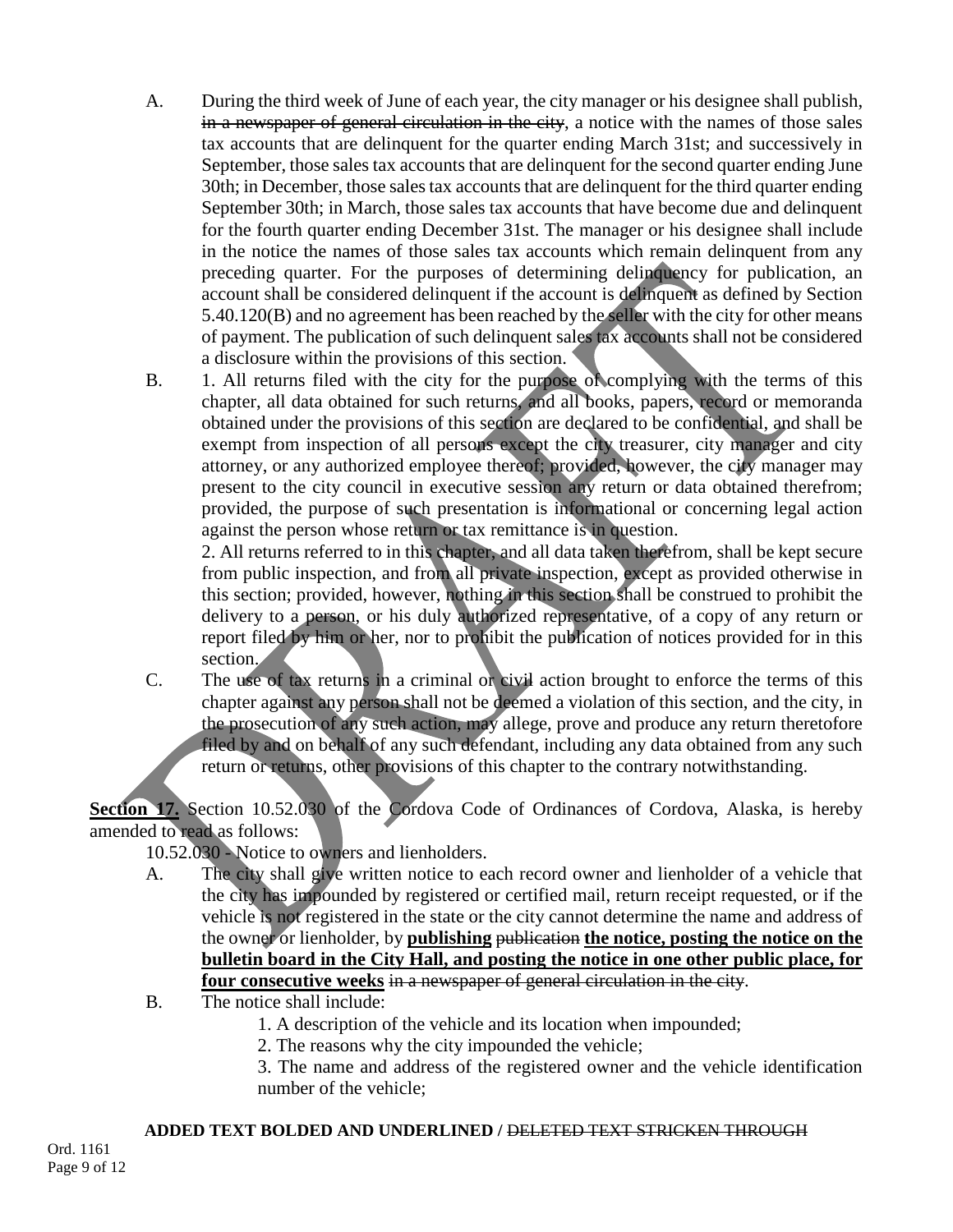4. A statement that unless within seven days after the date of the notice, either: the vehicle is released from impoundment under Section 10.52.020, or a person with an interest in the vehicle requests a hearing under Section 10.52.040, the city may without further notice impound and dispose of the vehicle by sale, destruction or other disposition authorized by law.

**Section 18.** Section 10.52.050 of the Cordova Code of Ordinances of Cordova, Alaska, is hereby amended to read as follows:

10.52.050 - Disposal of impounded vehicle.

- A. Upon satisfaction of the notice and hearing requirements prescribed in this chapter, the city may dispose of an impounded vehicle that is not released from impoundment under Section 10.52.020 within sixty days after the date of the notice of impoundment under Section 10.52.030 by removing it to a scrap processing yard or auto wrecker for disposal or by public auction not less than twenty days after notice of the auction is published  $\frac{1}{\ln a}$ newspaper of general circulation in the city. The notice of auction must describe the vehicle and specify the place, date and time at which it will be sold.
- B. The proceeds of any sale of an impounded vehicle shall be applied first to reimburse the city for costs of disposing of the vehicle, including towing, storing and selling the vehicle, and second to satisfy any amount the payment of which would be required for the release of the vehicle from impoundment under Section 10.52.020. Any part of the proceeds remaining thereafter shall be made available to the former owner of the vehicle if claimed within thirty days from the date of sale, and if not so claimed shall become the property of the city.

Section 19. Section 10.54.040 of the Cordova Code of Ordinances of Cordova, Alaska, is hereby amended to read as follows:

- 10.54.040 Notice to owners and lienholders.
- A. The city shall give written notice to each record owner and lienholder of a vehicle that the city considers the vehicle to be abandoned. The city shall give the notice by:
	- 1. Posting on the vehicle; and

2. By personal delivery or by registered or certified mail, return receipt requested, or if the vehicle is not registered in the state or the city cannot determine the name and address of the owner or lienholder, by **publishing** publication **the notice, posting the notice on the bulletin board in the City Hall, and posting the notice in one other public place, at least** once a week for four consecutive weeks in a *newspaper* of general circulation in the city.

B. The notice shall include:

1. A description of the vehicle and its location;

2. The reasons why the city considers the vehicle to be abandoned;

3. The name and address of the registered owner and the vehicle identification number of the vehicle;

4. A statement that unless within fifteen days after the date of the notice, either: (a) the vehicle is removed and stored in a lawful manner, or (b) a person with an interest in the vehicle requests a hearing under Section 10.54.060, the city may without further notice impound and dispose of the vehicle by sale, destruction or other disposition authorized by law.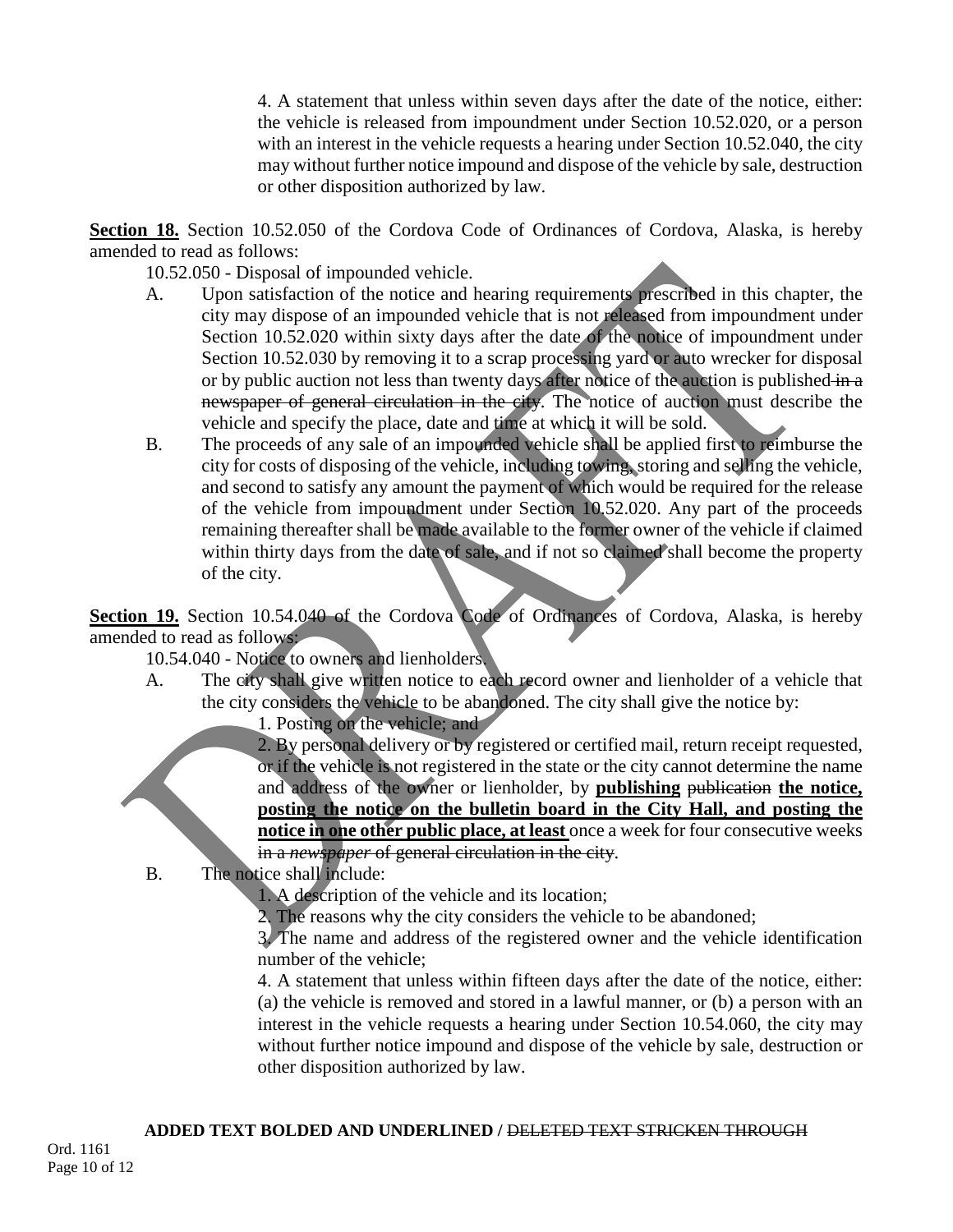**Section 20.** Section 10.54.070 of the Cordova Code of Ordinances of Cordova, Alaska, is hereby amended to read as follows:

10.54.070 - Disposal of abandoned vehicles.

- A. Upon satisfaction of the notice and hearing requirements prescribed in this chapter, the city may dispose of an abandoned vehicle by removing it to a scrap processing yard or auto wrecker for disposal or by public auction not less than twenty days after notice of the auction is published in a newspaper of general circulation in the city. The notice of auction must describe the vehicle and specify the place, date and time at which it will be sold.
- B. The proceeds of any sale of an abandoned vehicle shall be applied first to reimburse the city for costs of disposing of the vehicle, including towing, storing and selling the vehicle, and second to satisfy any fine or penalty that has been imposed for the unlawful abandonment of the vehicle. Any part of the proceeds remaining thereafter shall be made available to the former owner of the vehicle if claimed within thirty days from the date of sale, and if not so claimed shall become the property of the city.

Section 21. Section 11.32.050 of the Cordova Code of Ordinances of Cordova, Alaska, is hereby amended to read as follows:

11.32.050 - Notice of sale.

Any vessel impounded shall be held by the City for a period of not less than thirty days during which the City shall publish in a newspaper of general circulation in Cordova a notice describing the vessel in general terms, including the name and/or register number, the name and address of the owner, if known, or if not known shall so state the location of the vessel and the intention of the City to sell the same at public auction, on a day and at a place and time certain, not less than ten days prior to the sale, for cash to the highest bidder. **During the thirty day period, the notice shall also be posted on the bulletin board at the City Hall, at the harbor office, and in one other public place.** At any time prior to the auction, the owner, operator or agent may redeem the vessel by a cash payment of all City charges against the vessel.

Section 22. Section 13.24.030 of the Cordova Code of Ordinances of Cordova, Alaska, is hereby amended to read as follows:

13.24.030 - Public hearing—Notification and publication.

The planning commission shall hold a hearing on a petition within but not more than sixty days after submittal to the commission pursuant to Section 13.24.020(C). Notice of the hearing, including when and by whom the petition was filed, its purpose, the time and place of the hearing, and a general description of the vacation being sought, shall be published once a week for one week in a newspaper of general circulation in the city and shall be advertised for seven days prior to the day of the hearing on the local television/cable/radio station and shall also be posted on the public bulletin boards at the city library and United States post office at least seven days prior to the day of the hearing. The city planner shall also mail a copy of said notice to the owners of property located within three hundred feet from any point on the outside perimeter of the proposed vacation.

**Section 23.** Section 17.24.040 of the Cordova Code of Ordinances of Cordova, Alaska, is hereby amended to read as follows:

17.24.040 - Changes and amendments.

**ADDED TEXT BOLDED AND UNDERLINED /** DELETED TEXT STRICKEN THROUGH Any regulations or provisions of this title may be changed and amended from time to time by the city council; provided, however, that such changes or amendments shall not become effective until after study and report by the planning commission and until after a public hearing has been

Ord. 1161 Page 11 of 12